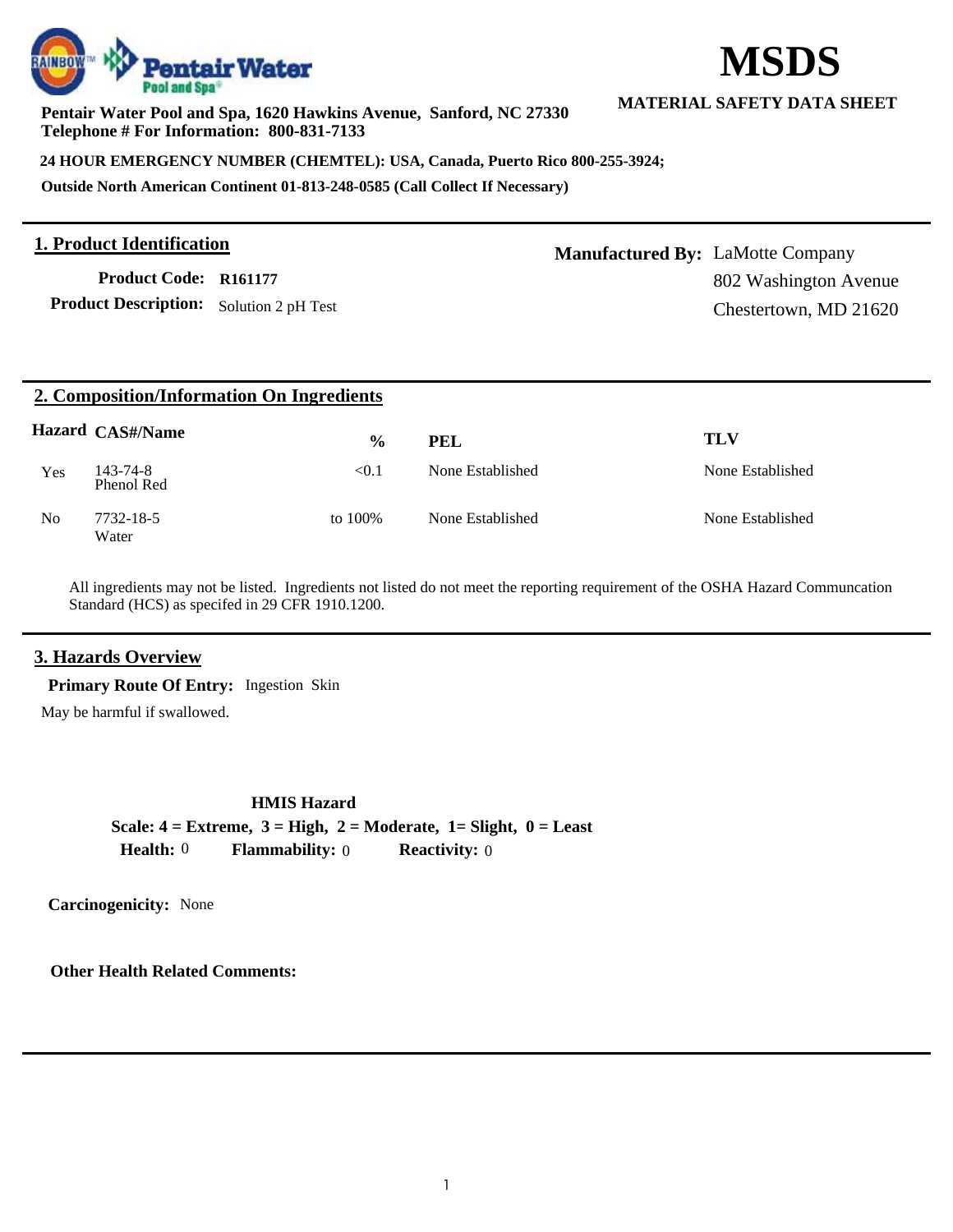#### **4. First Aid Measures**

Eye Contact: Flush thoroughly with water. Consult physician if irritation develops. Skin Contact: Flush skin with water. Wash with soap and water. Consult physician if irritation develops. **Inhalation:** Remove to fresh air. **Ingestion:** Drink plenty of water. Consult physician if irritation develops. **5. Fire Fighting Measures Flash Point (Method Used): LEL:** N/A **UEL:** N/A N/A

**Extinguishing Media: Special Fire Fighting Procedures:** Not a fire hazard N/A

**Unusual Fire & Explosion Hazard:** N/A

#### **6. Accidental Release Measures**

Absorb spill with inert material, containerize, and hold for sanitary disposal. After cleaning, flush away traces with water. Dispose according to federal, state, and local regulations.

#### **7. Handling & Storage**

Store in cool, dry, storage area away from incompatible materials.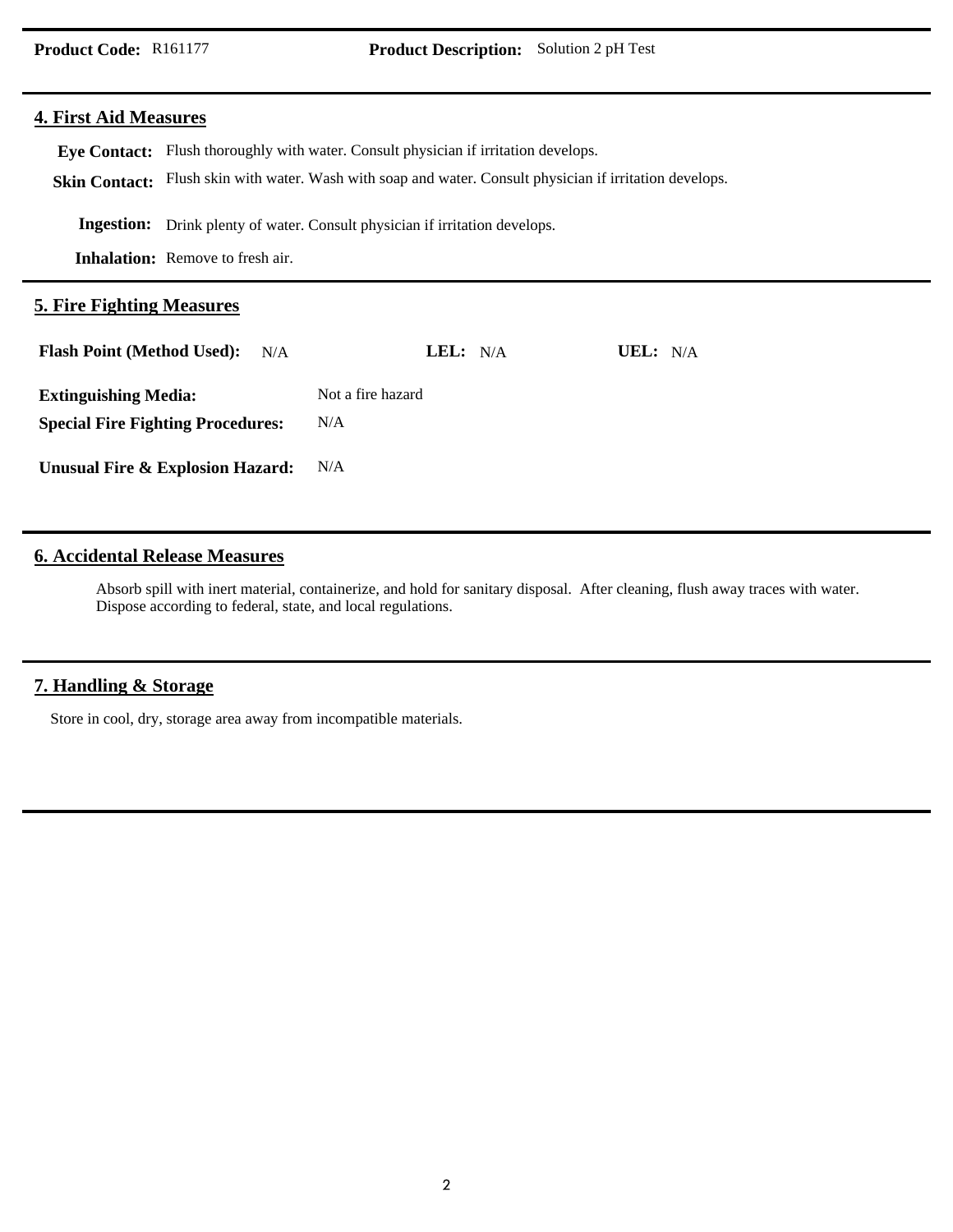## **8. Exposure Controls/Personal Protection**

#### **Ventilation**

Normal

#### **Protection When Handling**

Gloves Eye Protection Lab coat

**Work/Hygenic Practices:** N/A

## **9. Physical & Chemical Properties**

| Appearance:                         | Red Liquid  | <b>Vapor Density:</b>                                                   | $\langle$ l (Air=1) |
|-------------------------------------|-------------|-------------------------------------------------------------------------|---------------------|
| <b>Solubility In Water: Soluble</b> |             | <b>Vapor Pressure:</b> $\langle 17 \otimes 20^{\circ} \text{C} \rangle$ |                     |
| Odor:                               | <b>None</b> | <b>Boiling Point:</b>                                                   | ca. $100^{\circ}$ C |
| pH:                                 |             | <b>Melting Point:</b>                                                   | N/A                 |

# **10. Stability & Reactivity**

| Stable:                                      | Yes |
|----------------------------------------------|-----|
| <b>Conditions To Avoid:</b>                  | N/A |
| <b>Incompatibility (Materials To Avoid):</b> | N/A |
| <b>Hazardous Decomposition Products:</b>     | N/A |

# **11. Toxicological Information**

**Target Organs:** N/A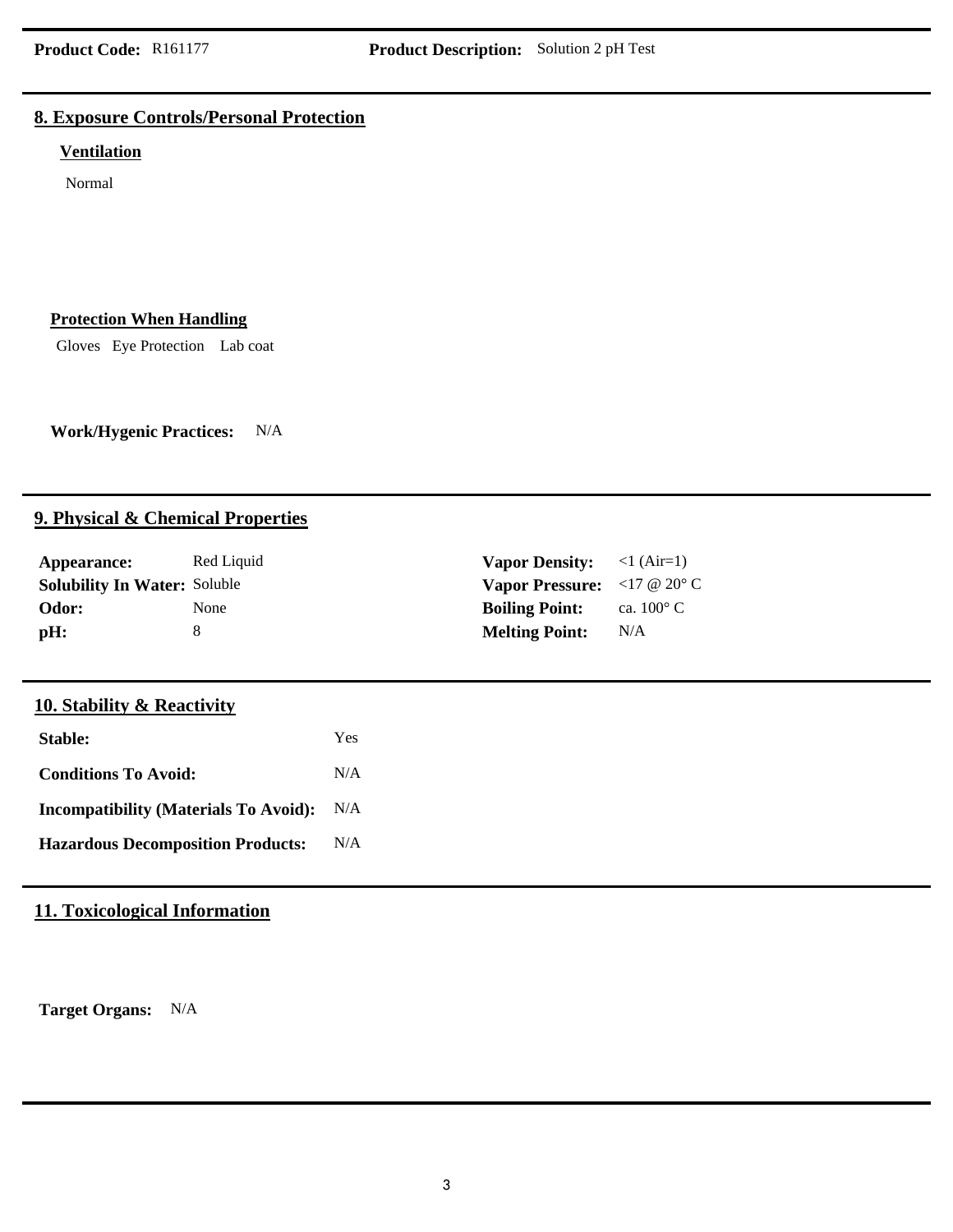## **12. Ecological Information**

Information Not Yet Available

## **13. Disposal Considerations**

Dispose according to federal, state and local regulations.

# **14. Transportation Information**

Not Regulated For Transport

## **15. Regulatory Information**

|                |                                   | <b>Chemical Inventory Status</b> |               |                                                        |                |            |                |
|----------------|-----------------------------------|----------------------------------|---------------|--------------------------------------------------------|----------------|------------|----------------|
| Hazard         | Ingredient                        | <b>USA</b><br><b>TSCA</b>        | Europe<br>EC. | --- Canada ---<br><b>DSL</b>                           | <b>NDSL</b>    | Australia  | Japan          |
| <b>Yes</b>     | 143-74-8<br>Phenol Red, free acid | Yes                              | <b>Yes</b>    | Yes                                                    | N <sub>0</sub> | <b>Yes</b> | N <sub>0</sub> |
| N <sub>0</sub> | 7732-18-5<br>Distilled Water      | Yes                              | <b>Yes</b>    | Yes                                                    | N <sub>0</sub> | <b>Yes</b> | Yes            |
|                |                                   |                                  |               | <b>Federal, State, &amp; International Regulations</b> |                |            |                |
|                |                                   | $CAD$ $AD$                       |               | CADA212                                                |                |            |                |

|                                   | $-$ SARA 302 $-$ |                |        | --------- SARA 313 --------- |               | <b>RCRA</b>    | <b>TSCA</b> |
|-----------------------------------|------------------|----------------|--------|------------------------------|---------------|----------------|-------------|
| Ingredient                        | <b>RQ</b>        | <b>TPO</b>     | Listed | <b>Chemical Category</b>     | <b>CERCLA</b> | 261.33         | 8(D)        |
| 143-74-8<br>Phenol Red, free acid | No               | No             | No     | No                           | No            | N <sub>0</sub> | No          |
| 7732-18-5<br>Distilled Water      | No               | N <sub>0</sub> | No     | No                           | No            | N <sub>0</sub> | No.         |